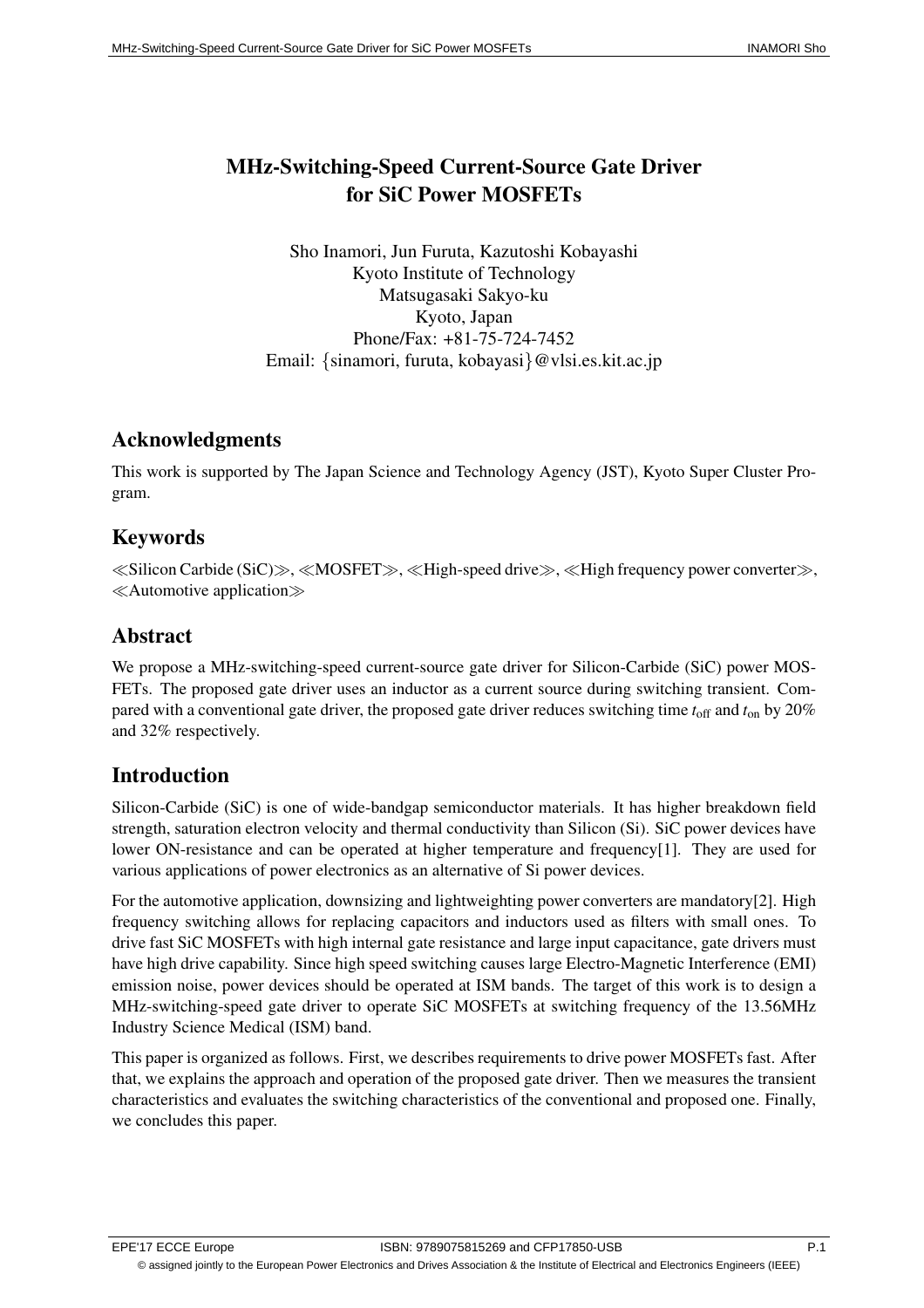### Requirements to Drive Power MOSFETs Fast

Fig. 1 shows a conventional gate driver with gate resistor  $R_G$ . Gate resistor is inserted between the gate driver IC and the power MOSFET to reduce surge voltage. It can be reduced by increasing gate resistance. But there is a trade-off between surge voltage and switching time[3].

Gate drivers must supply large gate current during switching transient[4]. Several gate drivers are proposed to achieve large gate current[5][6][7][8]. One possible approach is to minimize output resistance of the gate driver. However, switching speed is limited due to high internal gate resistance of SiC MOS-FETs *r*<sup>G</sup> as shown in Fig. 2 [9]. The proposed gate driver utilizes passive components as a current source during switching transient.

# The Proposed Gate Driver

### Topology and Operation Principle

Fig. 3 shows the proposed current-source gate driver. It consists of p/n-MOSFETs, two diodes and an inductor. MOSFETs are controlled by two independent input signals. The inductor operates as a current source during switching transient.

Fig. 4 shows input and output signals of the proposed gate driver at each step. The turn-ON procedure is explained as follows.

- 1. Initialization p-MOSFET is OFF and n-MOSFET is ON.  $V_{GS} = 0$  V.
- 2. p-MOSFET turns-ON. Current flows along the blue line and increases linearly. The inductor stores magnetic energy.
- 3. n-MOSFET turns-OFF and diode D<sub>2</sub> turns-ON. Inductor operates as a current source. Current flows to input capacitance *C*<sub>iss</sub> of SiC MOSFET through D<sub>2</sub>. *C*<sub>iss</sub> is charged and *V*<sub>GS</sub> increases and goes over  $V_{DD}$ .
- 4. If  $V_{\text{GS}}$  becomes over  $V_{\text{DD}}$ , Diode D<sub>1</sub> turns-ON.Current flows to bypass capacitor of  $V_{\text{DD}}$  through D<sub>1</sub>.  $C_{\text{iss}}$  is discharged and  $V_{\text{GS}}$  decreases to  $V_{\text{DD}}$ .
- 5.  $D_1$  and  $D_2$  turn-OFF and  $V_{GS}$  stabilizes on  $V_{DD}$ .



Fig. 1: Conventional gate driver with gate resistor  $R_G$ .



Fig. 2: Internal gate resistance *r*G.



Fig. 3: Proposed current-source gate driver.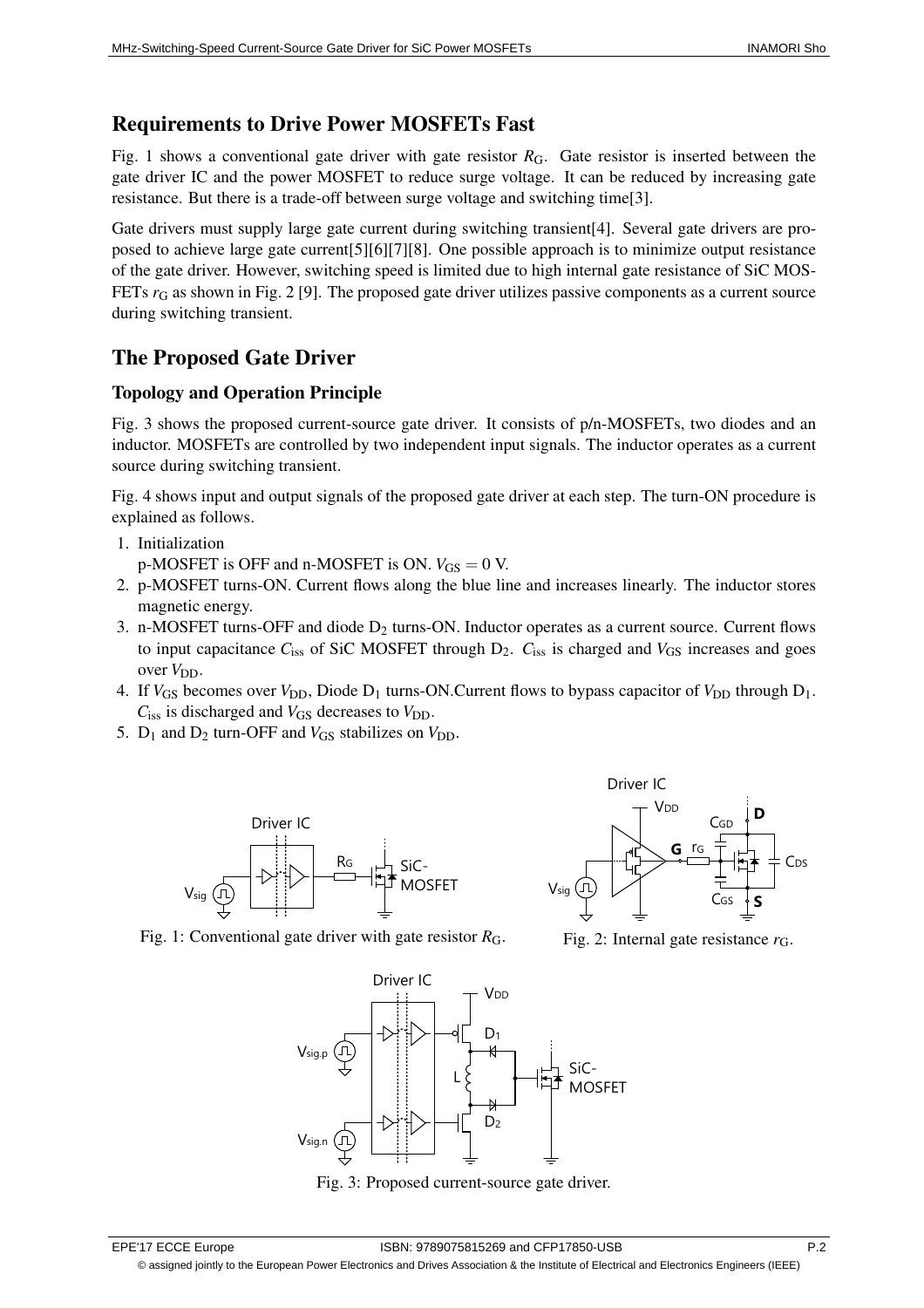

Fig. 4: Input and Output signals and of the proposed gate driver.

The proposed gate driver has several advantages over the conventional ones. The proposed gate driver has higher speed switching capability. The switching speed of turn-ON and turn-OFF can be controlled separately by*V*sig*.*<sup>n</sup> and*V*sig*.*<sup>p</sup> The high driving capability of MOSFETs before the last stage is not required because switching speed of the proposed gate driver depends on stored energy in the inductor.

#### Switching transient operation

Fig. 5 (b) shows the equivalent circuit of the proposed gate driver. It is the RLC series resonant circuit[10]. The transient characteristics of the proposed gate driver can be replaced by the step response of the resonant circuit with the initial current *I*L. The behavior of current and voltage during turn-on transient can be expressed as in Eq. (1) and (2).

$$
i(t) = IL e^{-at} cos\omega t + \frac{E - R I_L/2}{\omega L} e^{-at} sin\omega t
$$
 (1)

$$
v(t) = E\left(1 - e^{-at}\cos\omega t\right) + Ke^{-at}\sin\omega t \qquad \left(a = \frac{R}{2L}, \omega = \frac{1}{LC} - a^2, K = \frac{2LI_L - RCE}{2\omega LC}\right) \tag{2}
$$



(a) The proposed gate driver.

Fig. 5: The equivalent circuit of the proposed gate driver.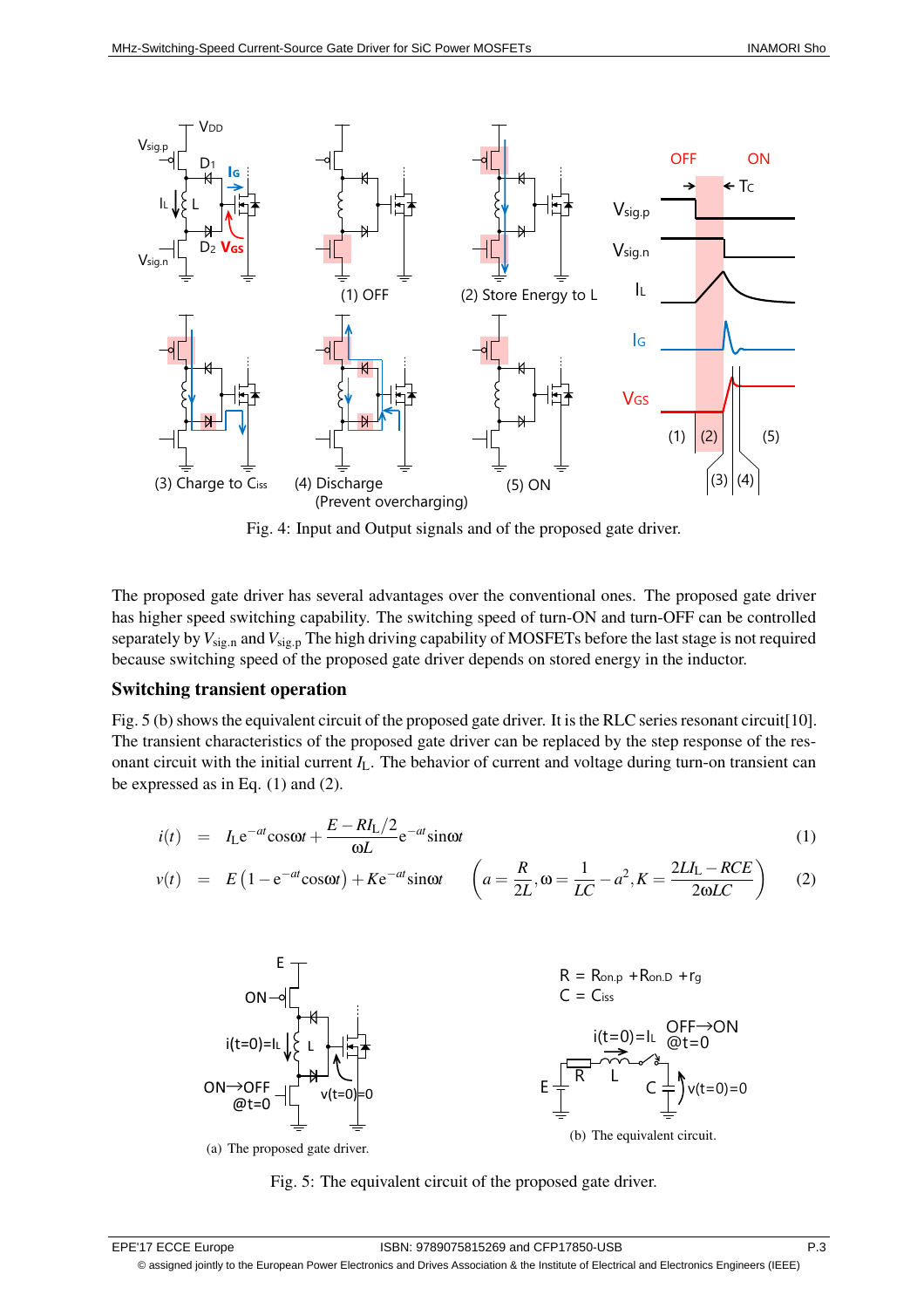Fig. 6 shows the calculated  $i(t)$  and  $v(t)$  curves. The rectifying action of the diode is not considered. The diode is replaced by a resistor  $R_{on,D} = 1.0 \Omega$ . The driven MOSFET is SCT2450KE which has internal gate resistance of  $r_G = 25 \Omega$  and input capacitance of  $C_{\text{iss}} = 463 \text{ pF}$ . The time constant of the conventional gate driver, replaced with an RC series circuit, is 17 ns. The time constant of the proposed one is 4.2 ns. The proposed circuit is 4x faster than conventional one due to large peak gate current. Decreasing the inductance and increasing the charge time make switching faster.

### Measurement and Results

#### Measurement Setups

The transient characteristics of the conventional and proposed gate drivers are measured by the Double Pulse Test which is a measurement method for power devices[11]. Drain current  $I_D$  can be estimated by the width of the first pulse. Switching characteristics are evaluated. Fig. 7 shows the circuit to measure switching characteristics by the Double Pulse Test. Fig. 8 shows the photograph of the PCB. Fig. 9 shows the definition of switching parameters.

The isolated dual gate driver IC Si8235 (Silicon Labs.) is used. DUT is SiC MOSFET SCT2450KE (ROHM) which has 1,200 V breakdown-voltage. Gate resistance  $R_G$  of the conventional gate driver is 1.0  $\Omega$ . The inductance *L* of the proposed gate driver is 79 nH. The charge time of the inductor  $T_c$  is 20 ns.



Fig. 7: Circuit to measure switching characteristics by the Double Pulse Test.

Fig. 8: Photograph of the PCB.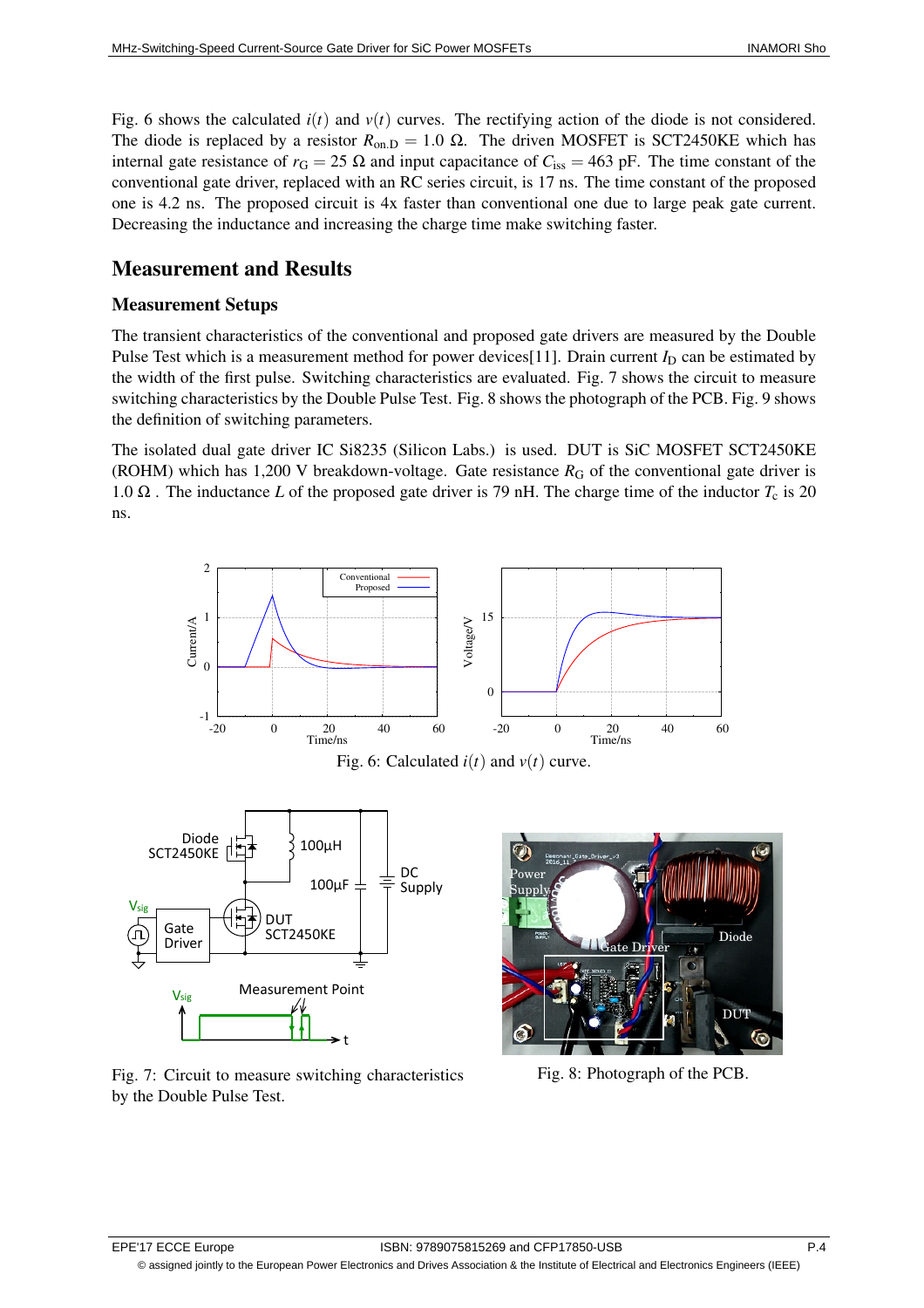

Fig. 9: Definition of the switching parameters.

#### Results

Fig. 10 and 11 shows the measurement results of the transient characteristics. *V*<sub>GS</sub> of the proposed gate driver rises and falls faster than the conventional one due to larger peak gate current. Since the channel is formed fast, the delay time from  $V_{GS}$  rising/falling to  $V_{DS}$  falling/rising is shorter.

Delay time  $t_{d,\text{off}}$  and  $t_{d,\text{on}}$  of the conventional gate driver are 19.7 ns and 16.8 ns.  $t_{d,\text{off}}$  and  $t_{d,\text{on}}$  of the proposed gate driver are 15.1 ns and 5.0 ns. Delay time of the proposed gate driver  $t_{d,\text{off}}$  and  $t_{d,\text{on}}$  are both 77% and 30% of the conventional one.

Switching time  $t_{off}$  and  $t_{on}$  of the conventional gate driver are 23.7 ns and 24.7 ns.  $t_{off}$  and  $t_{on}$  of the proposed gate driver are 18.6 ns and 16.7 ns. Switching time of the proposed gate driver  $t_{off}$  and  $t_{on}$  are both 75% and 75% of the conventional one.



Fig. 10: Measured *V*<sub>GS</sub> waveform.



Fig. 11: Measured *V*<sub>DS</sub> waveform.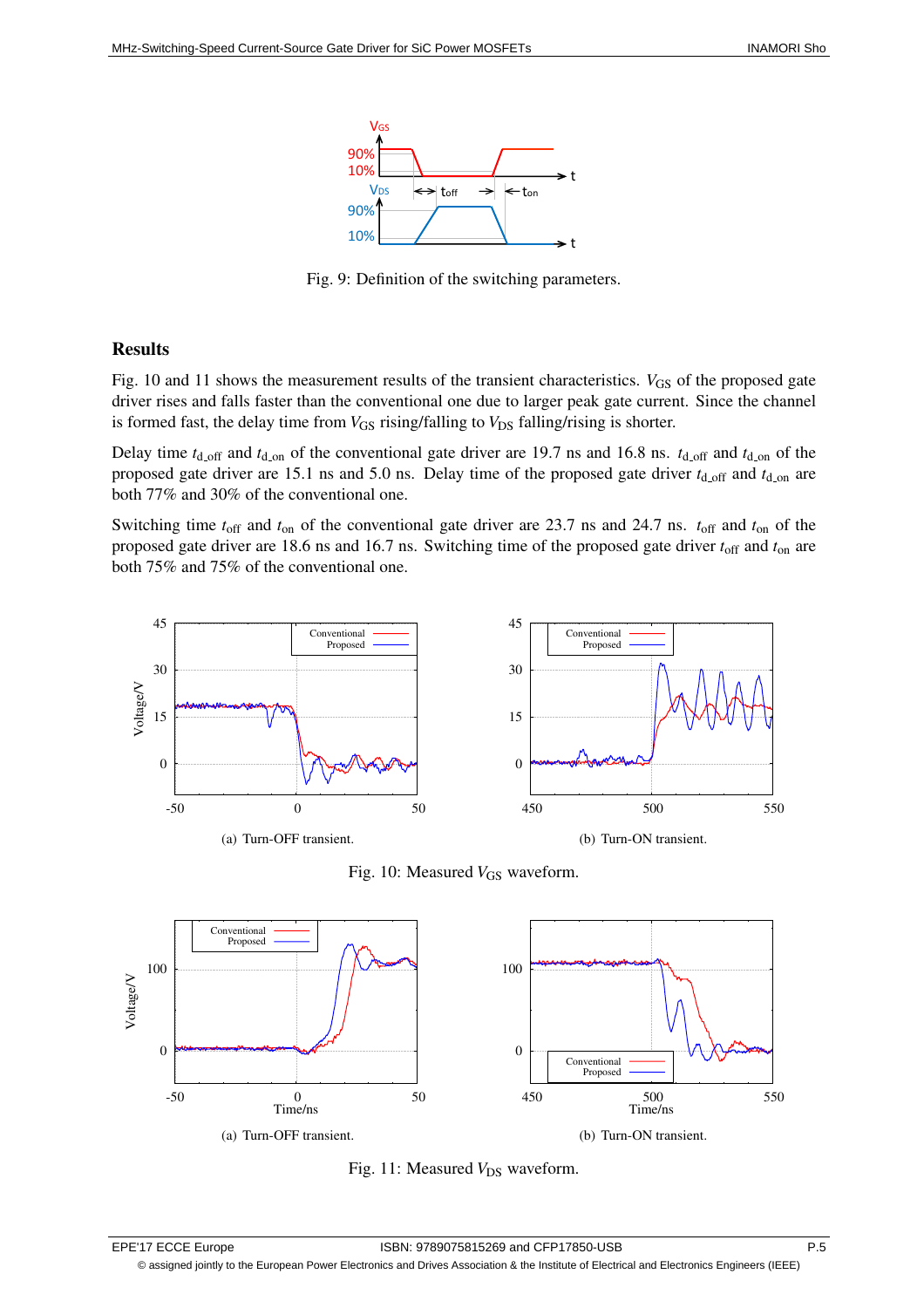*V*<sub>GS</sub> ringing of the proposed gate driver is larger. This is due to that *V*<sub>GS</sub> falls/rises fast and the current flows through the mirror capacitance is large because *V*<sub>DS</sub> rises/falls fast. However, since this ringing is temporary as shown in Fig. 12, it is not a fatal problem.

Fig. 13 shows the switching characteristics of drain current  $I<sub>D</sub>$ . Power supply voltage is 100 V. The proposed gate driver always drives SiC MOSFET faster than the conventional one. Switching time of the proposed gate driver *t*off and *t*on are 80% and 68% of the conventional one on average respectively.



Fig. 12: Measured *V*<sub>GS</sub> waveform at Turn-ON transient.



Fig. 13: Switching characteristics of the proposed gate driver

### Conclusion

We propose a MHz-switching-speed gate driver for SiC MOSFETs. The inductor in the proposed gate driver behaves a current source during switching transient. Compared with the conventional gate driver, the proposed gate driver has capability to reduce switching time due to large peak gate current. The proposed gate driver improves  $t_{\text{off}}$  and  $t_{\text{on}}$  to 80% and 68% respectively.

### References

- [1] Nikkei Electronics, *Wide Bandgap Semiconductors for Power Devices*. Nikkei BP, Dec. 2013, pp. 8–28.
- [2] S. Kimura, Y. Itoh, W. Martinez, M. Yamamoto, and J. Imaoka, "Downsizing Effects of Integrated Magnetic Components in High Power Density DC-DC Converters for EV and HEV Applications," *IEEE Transactions on Industry Applications*, vol. 52, no. 4, pp. 3294–3305, July 2016.
- [3] S. Yin, K. J. Tseng, C. F. Tong, R. Simanjorang, C. J. Gajanayake, A. Nawawi, Y. Liu, Y. Liu, K. Y. See, A. Sakanova, K. Men, and A. K. Gupta, "Gate driver optimization to mitigate shoot-through in high-speed switching SiC half bridge module," in *2015 IEEE 11th International Conference on Power Electronics and Drive Systems*, June 2015, pp. 484–491.

© assigned jointly to the European Power Electronics and Drives Association & the Institute of Electrical and Electronics Engineers (IEEE)